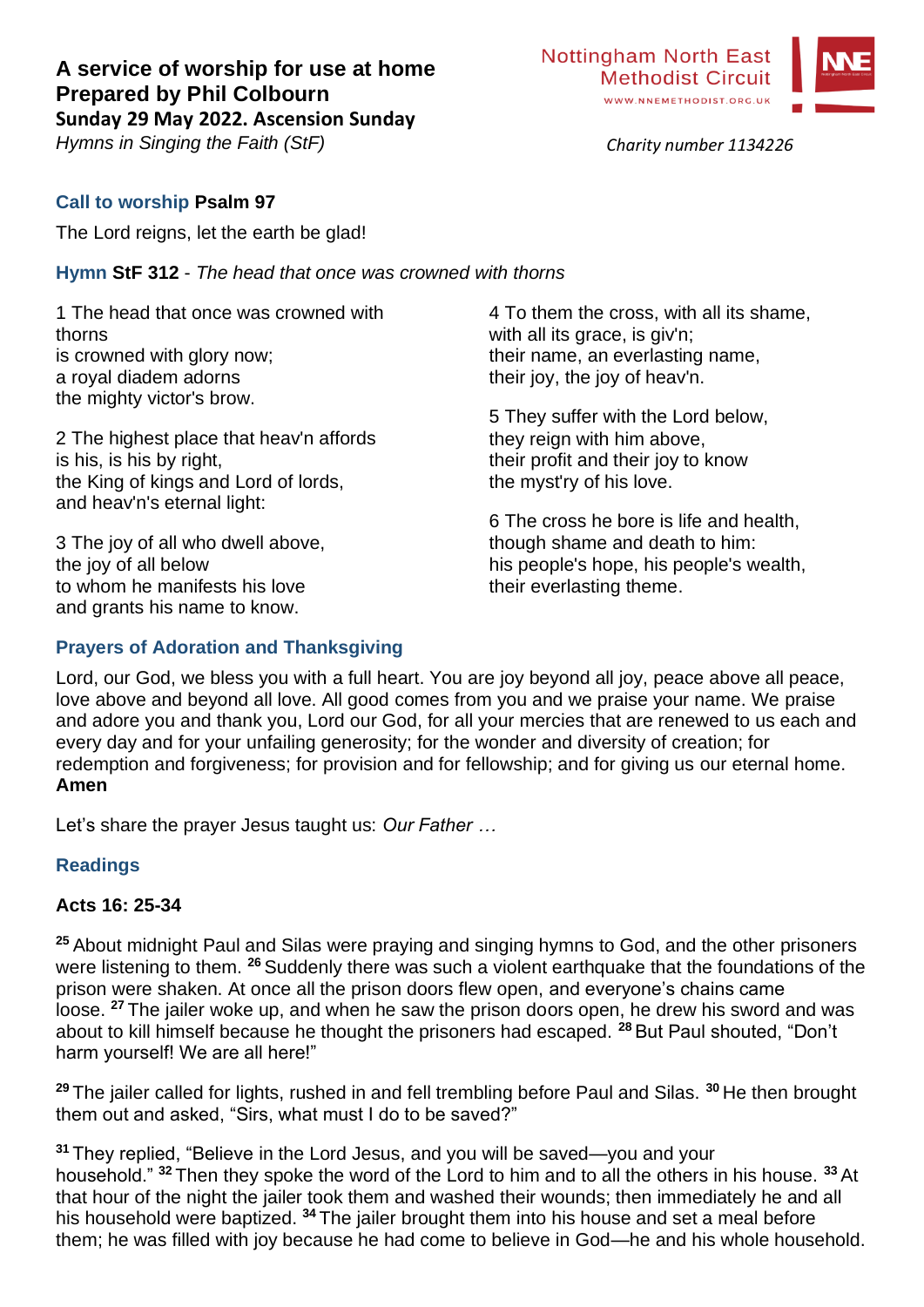#### **John 17: 20-26**

**20** "My prayer is not for them alone. I pray also for those who will believe in me through their message, **21** that all of them may be one, Father, just as you are in me and I am in you. May they also be in us so that the world may believe that you have sent me. **22** I have given them the glory that you gave me, that they may be one as we are one— **23** I in them and you in me—so that they may be brought to complete unity. Then the world will know that you sent me and have loved them even as you have loved me.

**24** "Father, I want those you have given me to be with me where I am, and to see my glory, the glory you have given me because you loved me before the creation of the world.

**25** "Righteous Father, though the world does not know you, I know you, and they know that you have sent me. **26** I have made you[\[a\]](https://www.biblegateway.com/passage/?search=John%2017:20-26&version=NIV#fen-NIV-26786a) known to them, and will continue to make you known in order that the love you have for me may be in them and that I myself may be in them."

#### **Hymn StF 323** - *I will sing the wondrous story*

1 I will sing the wondrous story Of the Christ who died for me. How He left His home in glory For the cross of Calvary. I was lost, but Jesus found me, Found the sheep that went astray, Threw His loving arms around me, Drew me back into His way.

2 I was bruised, but Jesus healed me; Faint was I from many a fall; Sight was gone, and fears possessed me, But He freed me from them all. Days of darkness still come o'er me, Sorrow's paths I often tread, But the Saviour still is with me; By His hand I'm safely led.

3 He will keep me till the river Rolls its waters at my feet; Then He'll bear me safely over, Where the loved ones I shall meet. Yes, I'll sing the wondrous story Of the Christ who died for me, Sing it with the saints in glory, Gathered by the crystal sea.

#### **Reflection** *On being one*

You know the story of Paul and Silas in prison, how they were singing at midnight and the whole place fell apart. What is remarkable about this is not the earthquake but the fact that they were singing. Why were they singing? *How* were they singing? They were in gaol: their future in doubt. Surely, they should have been worried if not terrified. But no. They had it together enough to sing. How? Why?

To look for an answer, let's turn to our second reading, Christ's so called High Priestly prayer in John 17. Jesus asks that his followers should be one as he and his Father are one. We usually take this to mean that they should be united, as a group, and then we apply this to our church fellowships but perhaps Jesus meant something else. Before we explore this possibility, we'll pause to read this meditation written by Dietrich Bonhoeffer.

#### **Meditation**

We turn to God when we are sorely pressed We pray for help and ask for peace and bread; We seek release from illness, guilt and death; All people do, in faith or disbelief.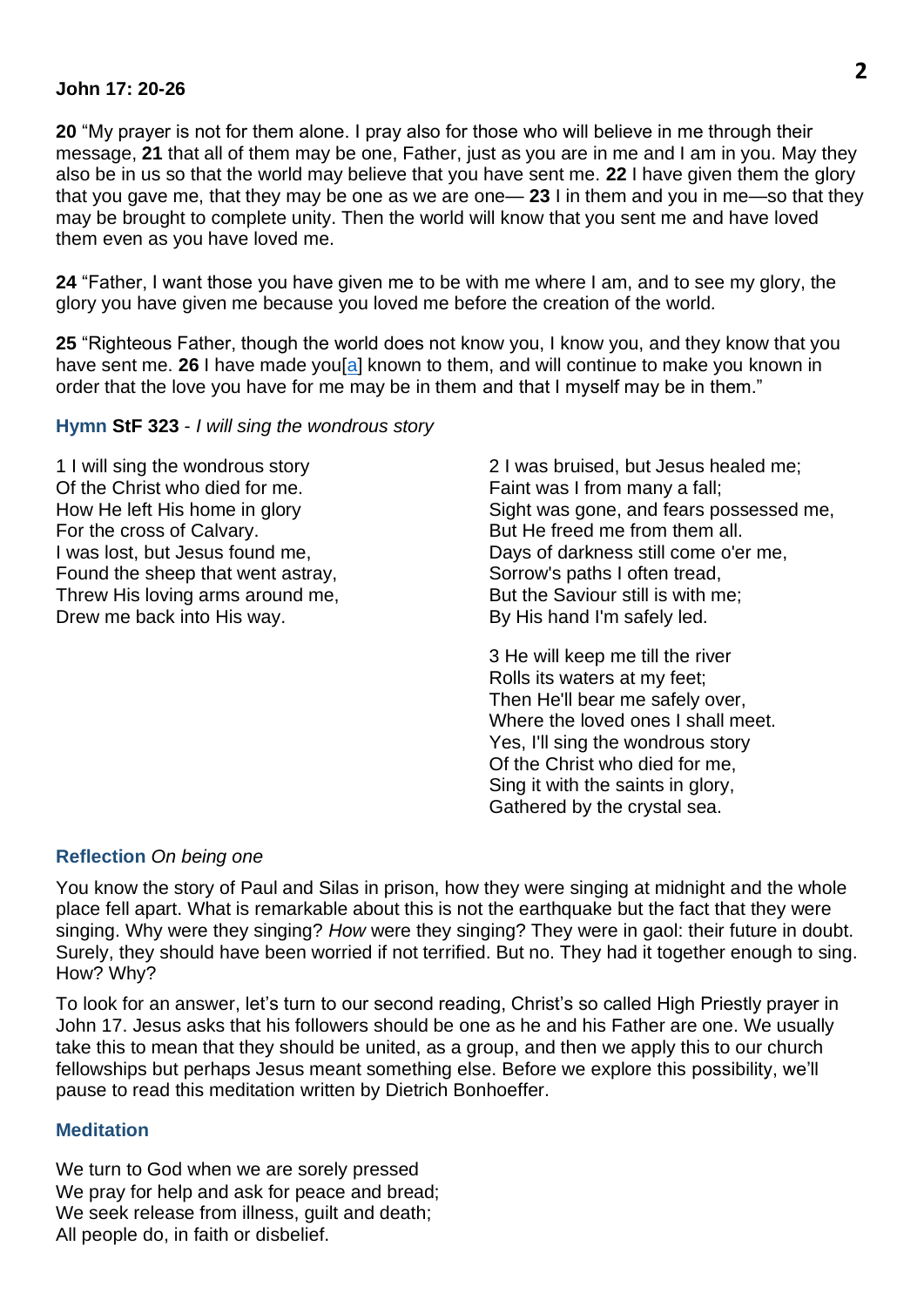We turn to God when he is sorely pressed And find him poor, scorned, without roof and bread, Bowed under weight of weakness, sin and death; Faith stands by God in his dark hour of grief.

God turns to us when we are sorely pressed, And feeds our souls and bodies with his bread; For one and all Christ gives himself in death; Through his forgiveness sin will find relief.

I'm taking a clue from the third reading set for today, Revelation 22, which we will come to in a moment. For now, let's note Jesus refers to himself as the *Root and Shoot of Jesse*; and as *the Beginning and the End* which make me wonder if, in John 17, Jesus meant 'one' in the sense of united or did he mean 'one' in the sense of being 'whole', 'complete' and 'all-together'?

I am writing this during Mental Health Awareness Week and I am struck by how fundamental mental health is to our well-being, both personal and as a society. Unity can only happen in a community if people are individually well-adjusted and at one with themselves.

I'm reminded of the story of Legion (Mark 5). Jesus asked him, "What is your name?" and he replied, "My name is Legion, for we are many." You will remember how Jesus healed him and then sat with him, now 'clothed and in his right mind.' We are Legion, all of us to some degree and we need to hear the voice of Jesus speaking healing into our fractured, fragmented lives. Then, and only then, can unity begin to happen. 'Then the world will know that you sent me and that you loved them as you have loved me.'

I know that Christianity is a communal project, a shared exercise, but it is not a system; it is people. It is us, when we, each one, respond to God's love and generosity, in our turn, with generosity and love. Then, tensions and disagreements fade and opportunities for loving care become apparent.

Personal healing leads to harmonious communities which will, in turn, lead to the salvation from itself of a desperate world. Let Jesus sort you out. Let God solve all your inner contradictions and divisions. Let the Spirit put you in your right mind, clothe you with grace and send you on your way. **Amen**

#### **Hymn StF 248 -** *I heard the voice of Jesus say*

1 I heard the voice of Jesus say, "Come unto me and rest; lay down, O weary one, lay down your head upon my breast." I came to Jesus as I was, so weary, worn, and sad; I found in him a resting place, and he has made me glad.

2 I heard the voice of Jesus say, "Behold, I freely give the living water, thirsty one; stoop down and drink and live." I came to Jesus, and I drank of that life-giving stream; my thirst was quenched, my soul revived, and now I live in him.

3 I heard the voice of Jesus say, "I am this dark world's light. Look unto me; your morn shall rise and all your day be bright." I looked to Jesus, and I found in him my star, my sun; and in that light of life I'll walk till trav'ling days are done.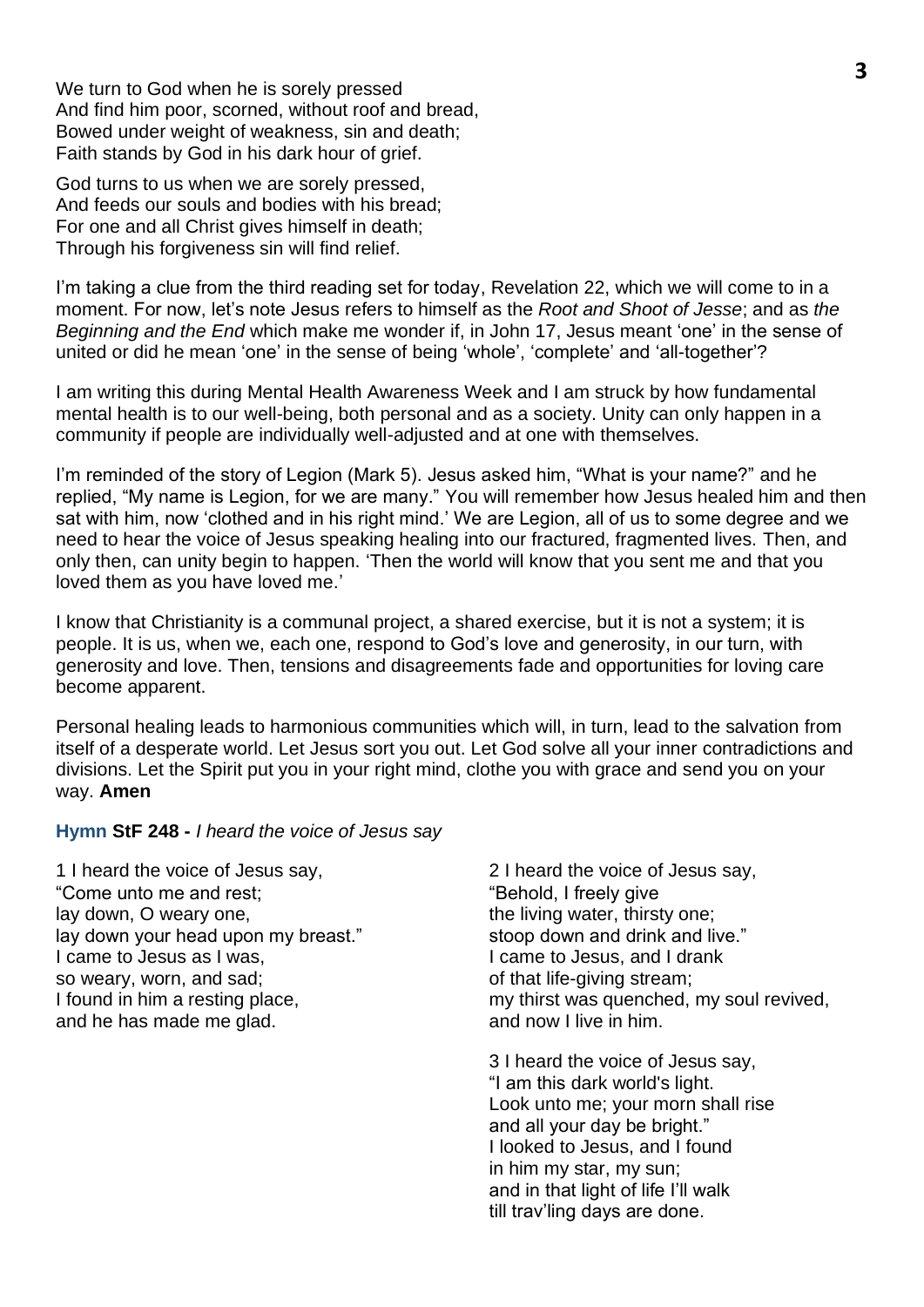## **Reading**

## **Revelation 22: 12-14, 16-17, 20-21**

**<sup>12</sup>** "Look, I am coming soon! My reward is with me, and I will give to each person according to what they have done.**<sup>13</sup>** I am the Alpha and the Omega, the First and the Last, the Beginning and the End.

**<sup>14</sup>** "Blessed are they who wash their robes, that they may have the right to the tree of life and may go through the gates into the city ...

**<sup>16</sup>** "I, Jesus, have sent my angel to give you this testimony for the churches. I am the Root and the Offspring of David, and the bright Morning Star."

**<sup>17</sup>** The Spirit and the bride say, "Come!" And let the one who hears say, "Come!" Let the one who is thirsty come; and let the one who wishes take the free gift of the water of life ...

**<sup>20</sup>** He who testifies to these things says, "Yes, I am coming soon."

Amen. Come, Lord Jesus.

## **Prayers of Confession and Supplication**

Father, we confess that we are a divided people both within ourselves and between ourselves. Forgive us and heal us, we pray. Drive out our demons and set us on the road to life so that we can sing even in the darkest times.

Lord God, you are Creator & Sustainer of all things. Let the earth rejoice!

We confess that there are many wrongs in our world and so we pray:

For those in need For those in our hearts our minds For our neighbourhood and local community For people in positions of power and responsibility For the people who live out your grace in humble obedience For ourselves, that we may take the next step along the way

#### *Silence*

Help us to find our voices and speak your creative word into the darkness and into the chaos of our world; to speak healing and grace, to speak peace; to speak hope; to speak love; to speak joy. Help us to speak truth without fear or favour; to teach, to encourage and to comfort; to speak light.

Hear our prayers for the sake of your Son Jesus Christ, our Lord. **Amen**.

## **Hymn StF 82**

*O Lord my God*

1 O Lord my God, when I in awesome wonder Consider all the works Thy hand have made, I see the stars, I hear the mighty thunder, Thy pow'r throughout the universe displayed!

#### *Refrain*:

Then sings my soul, my Saviour God, to Thee; How great Thou art, how great Thou art! Then sings my soul, my Saviour God, to Thee; How great Thou art, how great Thou art!